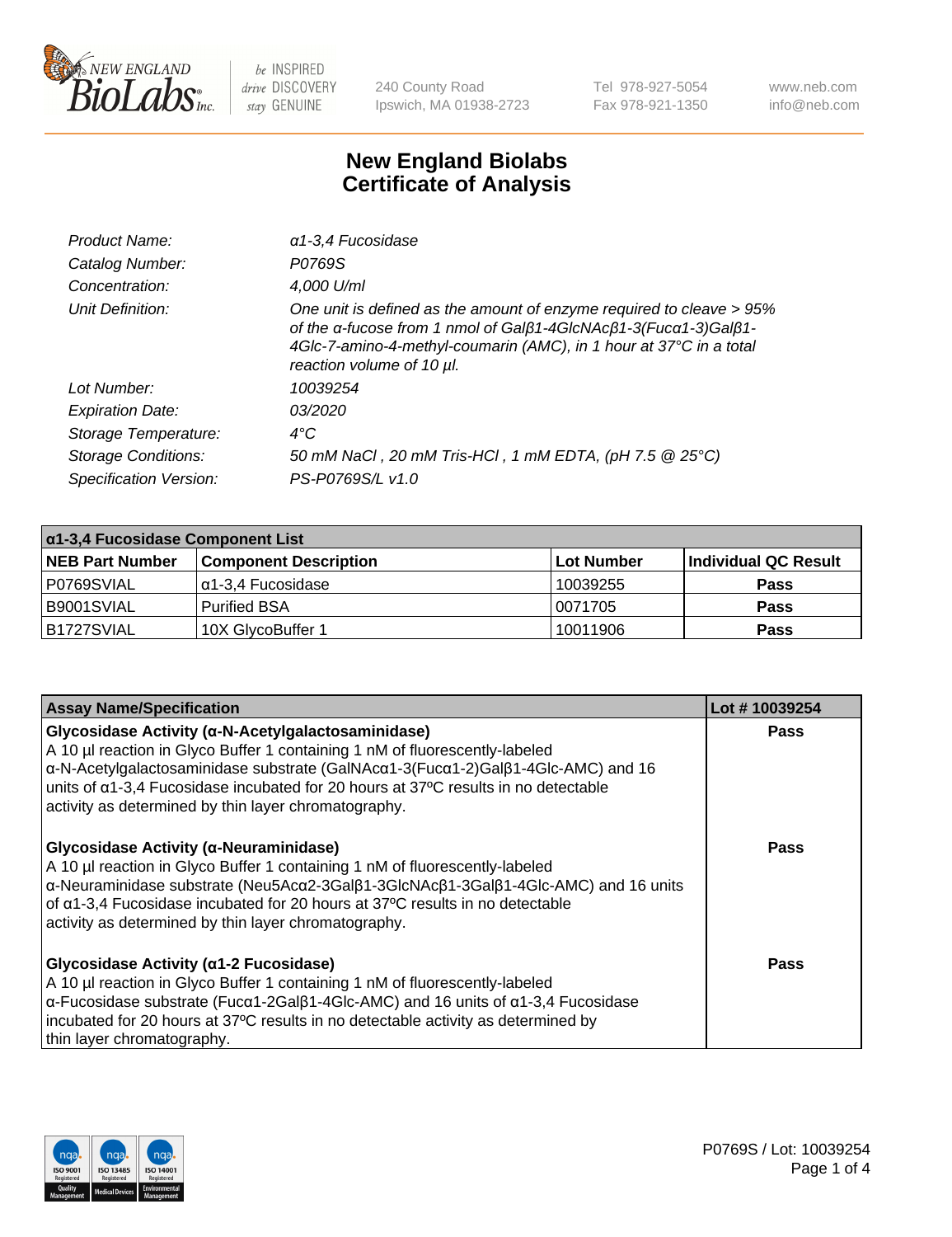

240 County Road Ipswich, MA 01938-2723 Tel 978-927-5054 Fax 978-921-1350 www.neb.com info@neb.com

| <b>Assay Name/Specification</b>                                                                                                                                                                                                                                                                                                                               | Lot #10039254 |
|---------------------------------------------------------------------------------------------------------------------------------------------------------------------------------------------------------------------------------------------------------------------------------------------------------------------------------------------------------------|---------------|
| Glycosidase Activity (Endo F1, F2, H)<br>A 10 µl reaction in Glyco Buffer 1 containing 1 nM of fluorescently-labeled Endo F1,<br>F2, H substrate (Dansylated invertase high mannose) and 16 units of $\alpha$ 1-3,4<br>Fucosidase incubated for 20 hours at 37°C results in no detectable activity as<br>determined by thin layer chromatography.             | <b>Pass</b>   |
| <b>Glycosidase Activity (Endo F2, F3)</b><br>A 10 µl reaction in Glyco Buffer 1 containing 1 nM of fluorescently-labeled Endo F2,<br>F3 substrate (Dansylated fibrinogen biantennary) and 16 units of $\alpha$ 1-3,4 Fucosidase<br>incubated for 20 hours at 37°C results in no detectable activity as determined by<br>thin layer chromatography.            | Pass          |
| <b>Glycosidase Activity (PNGase F)</b><br>A 10 µl reaction in Glyco Buffer 1 containing 1 nM of fluorescently-labeled PNGase F<br>substrate (Fluoresceinated fetuin triantennary) and 16 units of α1-3,4 Fucosidase<br>incubated for 20 hours at 37°C results in no detectable activity as determined by<br>thin layer chromatography.                        | <b>Pass</b>   |
| Glycosidase Activity (α-Glucosidase)<br>A 10 µl reaction in Glyco Buffer 1 containing 1 nM of fluorescently-labeled<br>$\alpha$ -Glucosidase substrate (Glc $\alpha$ 1-6Glc $\alpha$ 1-4Glc-AMC) and 16 units of $\alpha$ 1-3,4 Fucosidase<br>incubated for 20 hours at 37°C results in no detectable activity as determined by<br>thin layer chromatography. | Pass          |
| <b>Protein Purity Assay (SDS-PAGE)</b><br>α1-3,4 Fucosidase is ≥ 95% pure as determined by SDS-PAGE analysis using Coomassie<br>Blue detection.                                                                                                                                                                                                               | <b>Pass</b>   |
| Glycosidase Activity (α1-3 Galactosidase)<br>A 10 µl reaction in Glyco Buffer 1 containing 1 nM of fluorescently-labeled<br>α-Galactosidase substrate (Galα1-3Galβ1-4GlcNAc-AMC) and 16 units of α1-3,4<br>Fucosidase incubated for 20 hours at 37°C results in no detectable activity as<br>determined by thin layer chromatography.                         | Pass          |
| Glycosidase Activity (α1-3 Mannosidase)<br>A 10 µl reaction in Glyco Buffer 1 containing 1 nM of fluorescently-labeled<br>α-Mannosidase substrate (Manα1-3Manβ1-4GlcNAc-AMC) and 16 units of α1-3,4 Fucosidase<br>incubated for 20 hours at 37°C results in no detectable activity as determined by<br>thin layer chromatography.                             | Pass          |
| Glycosidase Activity (a1-6 Galactosidase)                                                                                                                                                                                                                                                                                                                     | Pass          |

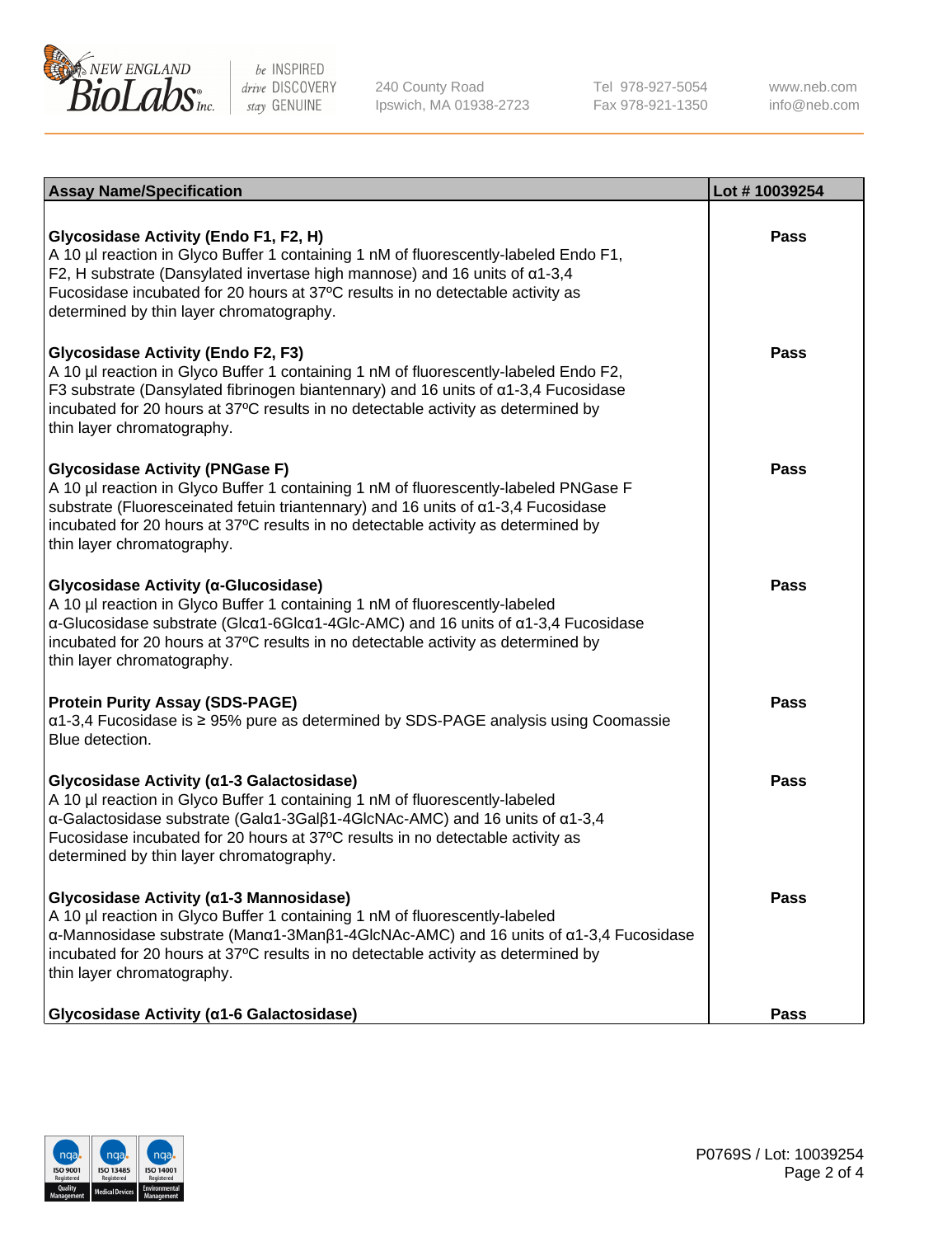

240 County Road Ipswich, MA 01938-2723 Tel 978-927-5054 Fax 978-921-1350 www.neb.com info@neb.com

| <b>Assay Name/Specification</b>                                                                                                                                                                                                                                                                                                                                                    | Lot #10039254 |
|------------------------------------------------------------------------------------------------------------------------------------------------------------------------------------------------------------------------------------------------------------------------------------------------------------------------------------------------------------------------------------|---------------|
| A 10 µl reaction in Glyco Buffer 1 containing 1 nM of fluorescently-labeled<br>α-Galactosidase substrate (Galα1-6Galα1-6Glcα1-2Fru-AMC) and 16 units of α1-3,4<br>Fucosidase incubated for 20 hours at 37°C results in no detectable activity as<br>determined by thin layer chromatography.                                                                                       |               |
| Glycosidase Activity (α1-6 Mannosidase)<br>A 10 µl reaction in Glyco Buffer 1 containing 1 nM of fluorescently-labeled<br>$\alpha$ -Mannosidase substrate (Man $\alpha$ 1-6Man $\alpha$ 1-6(Man $\alpha$ 1-3)Man-AMC) and 16 units of $\alpha$ 1-3,4<br>Fucosidase incubated for 20 hours at 37°C results in no detectable activity as<br>determined by thin layer chromatography. | <b>Pass</b>   |
| Glycosidase Activity (β-Mannosidase)<br>A 10 µl reaction in Glyco Buffer 1 containing 1 nM of fluorescently-labeled<br>$\beta$ -Mannosidase substrate (Μanβ1-4Μanβ1-4Μan-AMC) and 16 units of α1-3,4 Fucosidase<br>incubated for 20 hours at 37°C results in no detectable activity as determined by<br>thin layer chromatography.                                                 | <b>Pass</b>   |
| Glycosidase Activity (β-N-Acetylgalactosaminidase)<br>A 10 µl reaction in Glyco Buffer 1 containing 1 nM of fluorescently-labeled<br>β-N-Acetylgalactosaminidase substrate (GalNAcβ1-4Galβ1-4Glc-AMC) and 16 units of<br>α1-3,4 Fucosidase incubated for 20 hours at 37°C results in no detectable activity<br>as determined by thin layer chromatography.                         | <b>Pass</b>   |
| Glycosidase Activity (β-N-Acetylglucosaminidase)<br>A 10 µl reaction in Glyco Buffer 1 containing 1 nM of fluorescently-labeled<br>β-N-Acetylglucosaminidase substrate (GlcNAcβ1-4GlcNAcβ1-4GlcNAc-AMC) and 16 units of<br>$\alpha$ 1-3,4 Fucosidase incubated for 20 hours at 37°C results in no detectable activity<br>as determined by thin layer chromatography.               | Pass          |
| Glycosidase Activity (β-Xylosidase)<br>A 10 µl reaction in Glyco Buffer 1 containing 1 nM of fluorescently-labeled<br>$\beta$ -Xylosidase substrate (Xylβ1-4Xylβ1-4Xylβ1-4Xyl-AMC) and 16 units of $\alpha$ 1-3,4<br>Fucosidase incubated for 20 hours at 37°C results in no detectable activity as<br>determined by thin layer chromatography.                                    | <b>Pass</b>   |
| Glycosidase Activity (β1-3 Galactosidase)<br>A 10 µl reaction in Glyco Buffer 1 containing 1 nM of fluorescently-labeled<br>$\beta$ -Galactosidase substrate (Galβ1-3GlcNAcβ1-4Galβ1-4Glc-AMC) and 16 units of α1-3,4<br>Fucosidase incubated for 20 hours at 37°C results in no detectable activity as<br>determined by thin layer chromatography.                                | Pass          |
| Glycosidase Activity (β1-4 Galactosidase)<br>A 10 µl reaction in Glyco Buffer 1 containing 1 nM of fluorescently-labeled                                                                                                                                                                                                                                                           | <b>Pass</b>   |